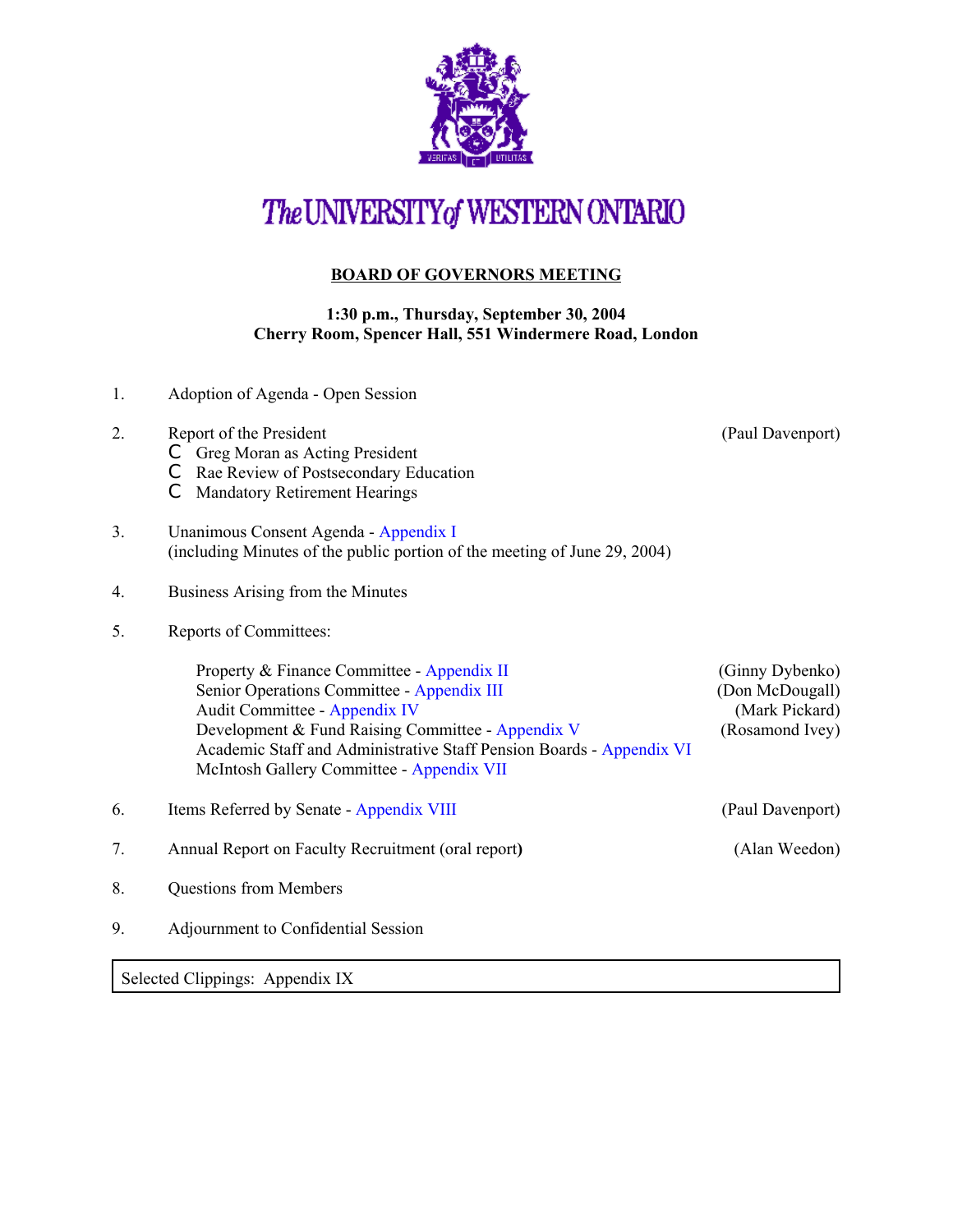## **SUMMARY OF AGENDA ITEMS - September 30, 2004 - OPEN SESSION**

| <b>Adoption of the Agenda</b>                                                             | <b>ACTION</b> |
|-------------------------------------------------------------------------------------------|---------------|
| <b>Report of the President</b>                                                            | <b>INFO</b>   |
| <b>Unanimous Consent Agenda - Appendix I</b>                                              | <b>ACTION</b> |
| <b>Report of the Property &amp; Finance Committee - Appendix II</b>                       |               |
| Althouse College Facilities Condition Review                                              | <b>INFO</b>   |
| Quarterly Financial Report (Operating and Ancillary Budgets)                              | <b>INFO</b>   |
| Scholarships, Awards, Prizes                                                              | <b>INFO</b>   |
| Report of the Investment Committee                                                        | <b>INFO</b>   |
| <b>Report of the Senior Operations Committee - Appendix III</b>                           |               |
| President's Priorities for 2004-05                                                        | <b>ACTION</b> |
| Board and Senior Operations Committee Meetings in 2006                                    | <b>INFO</b>   |
| Appointments to Committees                                                                | <b>INFO</b>   |
| <b>Report of the Audit Committee - Appendix IV</b>                                        |               |
| Audited Financial Statements: The University of Western Ontario                           | <b>ACTION</b> |
| UWO Retirement Income Funds Program                                                       | <b>ACTION</b> |
| Revision to Policy 2.5 - Retention of Consultants: Audit, Accounting and Tax              | <b>ACTION</b> |
| Related Companies and Other Organizations                                                 | <b>INFO</b>   |
| Report of the Development & Fundraising Committee - Appendix V                            |               |
| Annual Report on Fundraising                                                              | <b>INFO</b>   |
| Development at Western (oral report)                                                      | <b>INFO</b>   |
| <b>Report of the Academic Staff and Administrative Staff Pension Boards - Appendix VI</b> |               |
| <b>Annual Report</b>                                                                      | <b>INFO</b>   |
| <b>Report of the McIntosh Gallery Committee - Appendix VII</b>                            |               |
| Members-at-Large - McIntosh Gallery Committee                                             | <b>ACTION</b> |
| Size and Value of the University Art Collection                                           | <b>INFO</b>   |
| McIntosh Estate                                                                           | <b>INFO</b>   |
| Budget for 2004-05                                                                        | <b>INFO</b>   |
| Report of the Director                                                                    | <b>INFO</b>   |
| <b>Items Referred by the Senate - Appendix VIII</b>                                       |               |
| Annual Progress Report on the Strategic Research Plan                                     | <b>INFO</b>   |
| Annual Progress Report on the Strategic Plan for Internationalization                     | <b>INFO</b>   |
| Report on Collaborative Research Entities                                                 | <b>INFO</b>   |